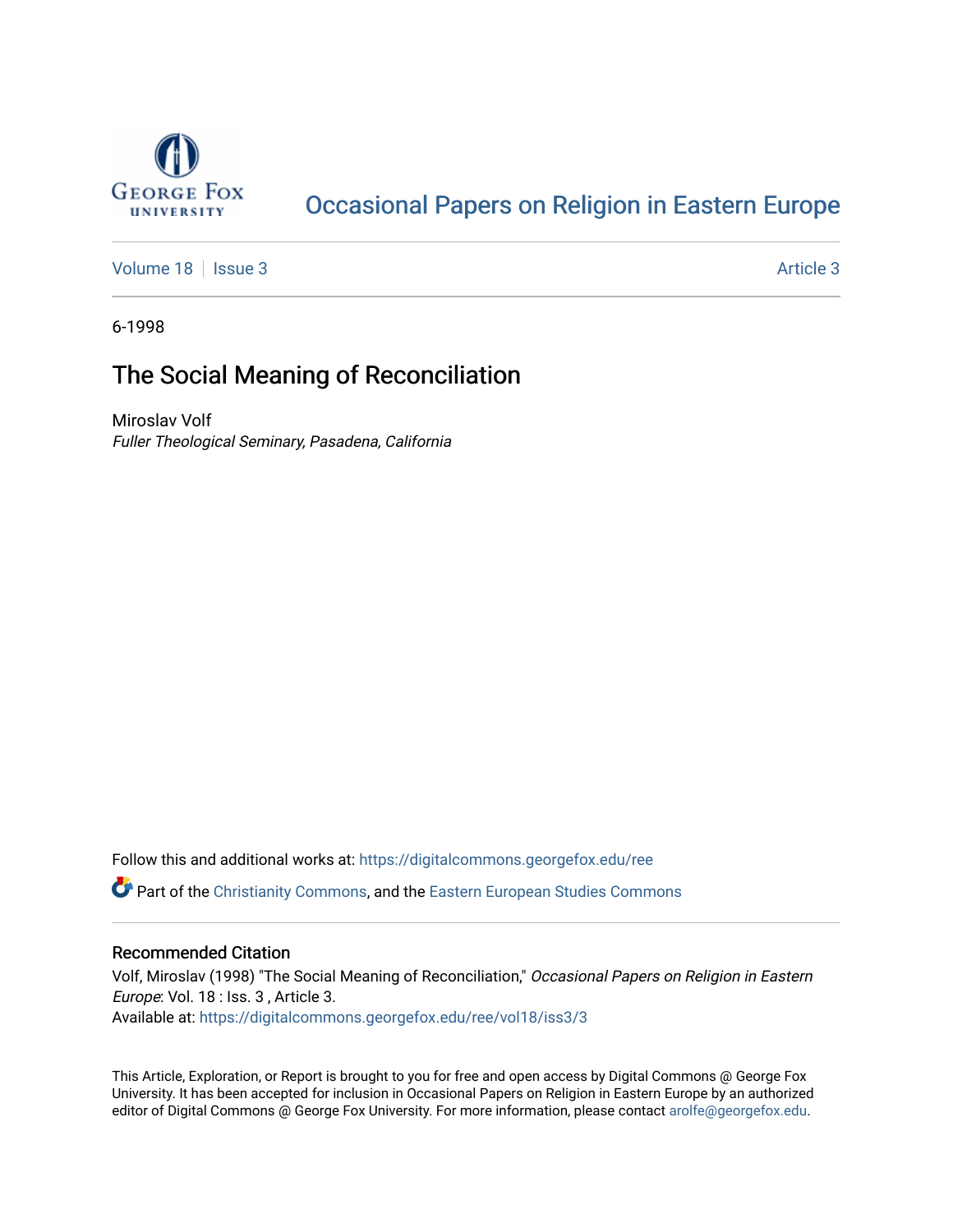## THE SOCIAL MEANING OF RECONCILIATION<sup>[\(10\)](#page-1-0)</sup>

By Miroslav Volf

<span id="page-1-0"></span>*Miroslav Volf is a professor of systematic theology at Fuller Theological Seminary, Pasadena, California and teaches theology in Croatia and Germany. He holds doctoral and postdoctoral degrees from the University of Tübingen. He has written or edited 9 books and over 45 scholarly*  articles. Last year he was named among 50 "Evangelical Leaders 40 and under" by **Christianity** *Today, and this year his book Exclusion & Embrace won Christianity Today Book Award. After Our Likeness: The Church in the Image of the Trinity (Eerdmans 1998) was reviewed in Christian Century (5/20/98) where he also contributes to the Faith Matters column*.

"The best catechists, those who filled our churches on Sundays, were the first to go with machetes in their hands," said a Roman Catholic bishop from Rwanda. The observers take the comment to speak for most Rwandan churches in those fateful months of 1994 during which a million people were killed. "There is absolutely no doubt that significant numbers of prominent Christians were involved in the killings, sometimes slaughtering their own church leaders," writes Ian Linden (Linden, 1997, 50). What is particularly disturbing about the complicity of the church is that, as John Martin points out, "Rwanda is without doubt one of Africa's most evangelized nations. Eight out of ten of its people claim to be Christians. Moreover, thanks to the East African Revival in the 1930s and a spontaneous movement of the Holy Spirit in the majority Roman Catholic churches in the 1970s, Rwanda has been held up as one of the jewels in the crown of charismatic Christianity" (Martin, 1995, 1).

By singling out Rwanda's churches, I do not mean either to deny that many Rwandan Christians courageously opposed the killings or to suggest that the complicity of Rwandan churches is an exception to an otherwise impeccable record of churches' functioning as agents of peace. Rather, Rwanda's genocide demonstrates with particular force the church's disturbing propensity to be an accomplice in social strife. It was not a complicity of a church whose Christian commitments functioned merely as a cultural resource, easily misused by politicians in a way that runs at cross-purposes to the deep grammar of these commitments, as in the case of Orthodoxy in former Yugoslavia. To the contrary, the Christian commitments of the Rwandan churches, like those of the Irish evangelicals, seemed strong and genuine; they were presumably a force that had shaped the lives of the believers. The issue is not simply, How could churches have been accomplices in the most heinous crimes? Much more disturbing, the issue is, How could the members of churches which had emerged from what was described as a fresh outpouring of the Holy Spirit- the Spirit of communion and the Spirit of life--how could *they* either participate in the genocide or turn their eyes the other way during that genocide?

I want to explore here some reasons for this kind of church complicity in social strife and propose an alternative way of approaching Christian social responsibility that would help churches function as agents of peace. Of course, many churches in diverse context have not been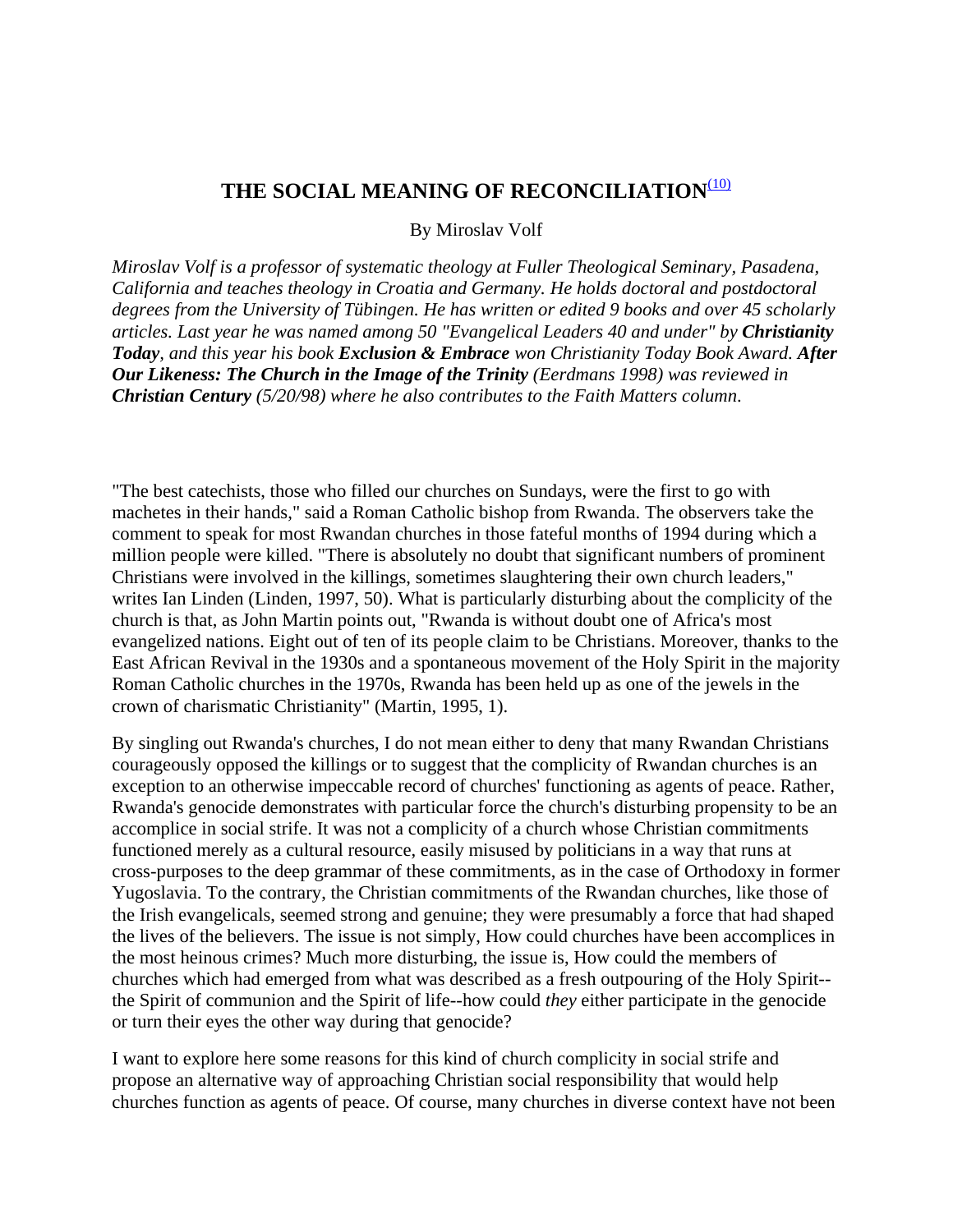complicit, but faithful. To them I want to offer theological resources to better equip them for the arduous and treacherous task of peacemaking.

## *Churches and Conflict*

Why are churches, the presumed agents of peace, at best impotent in the face of their people's conflicts and at worst perpetrators of the most heinous crimes? Some scholars, like Maurice Bloch in *Prey into Hunter*, argue that Christian faith fosters violence because Christian faith is a religion, and religions are by their very nature violent. The "irreducible core of the ritual process" involves "a marked element of violence or ... of conquest ... of the here and now by the transcendental" (Bloch, 1992, 4-5). In everyday life, ritual violence mutates into social violence, argues Bloch. Other scholars, like (by implication) Regina Schwartz in *The Curse of Cain*, try to explain the Christian faith's complicity in violence by pointing not to the general features of the phenomenon of religion, but to the specific character of the Christian faith. Along with Judaism and Islam, Christian faith is a monotheist religion and therefore an exclusive religion that divides people into "us" and "them"; such monotheistic exclusivism is bound to have a violent legacy (Schwartz, 1997). "We" have on our side the one true God who is against "them," infidels and renegades. This is no place to enter a debate with critics over the violent character of religions in general or monotheist religions in particular. I just note that I remain unpersuaded. These proposals to explain complicity are unable to account for that fact that the churches are often approached to mediate in situations of conflict, and even less for the fact that they are sometimes successful in their efforts.

In my estimation, rather than the character of the Christian faith itself, a better explanation of why Christian churches are either impotent in the face of violent conflicts or actively participate in them derives from the *proclivities of its adherents* which are at odds with the character of the Christian faith. One way to describe these pernicious proclivities is to speak of *confusion of loyalty*. Though explicitly giving ultimate allegiance to the Gospel of Jesus Christ, many Christians in fact seem to have an overriding commitment to their respective cultures and ethnic groups. Hence in conflict situations they tend to fight on the side of their cultural group and employ faith as a weapon in struggle. The empirical research on the churches' reaction to ethnic conflicts conducted by Ralph Premdas in a number of countries in the southern hemisphere has shown that the "inter-communal antipathies present in the society at large are reflected in the attitudes of churches and their adherents" (Premdas, 1994, 55). Though the clergy are often invited to adjudicate, "the reconciling thrust quickly evaporates after the initial effort" (55f.). The most important reason for failure, he notes, is the "inter-locking relations of church and cultural section which spill into partisan politics marked by the mobilization of collective hate and cultivated bigotry" (56). Along with their parishioners the clergy are often "trapped within the claims of their own ethnic or cultural community" and thus serve as "legitimators of ethnic conflict" (56), despite their genuine desire to take seriously the Gospel call to the ministry of reconciliation.

Churches find themselves unable to act on the Gospel call to the ministry of reconciliation because their commitments are wrongly ordered--universal claims of the Gospel of Jesus Christ are subordinated to the claims of the particular social groups they inhabit instead of the claims of particular social groups being subordinated to the universal claims of the Gospel. But why this confusion of loyalties? Of the many reasons that can be given, I want to explore in this paper one that I consider particularly significant: it consists of misconceptions about the "ministry of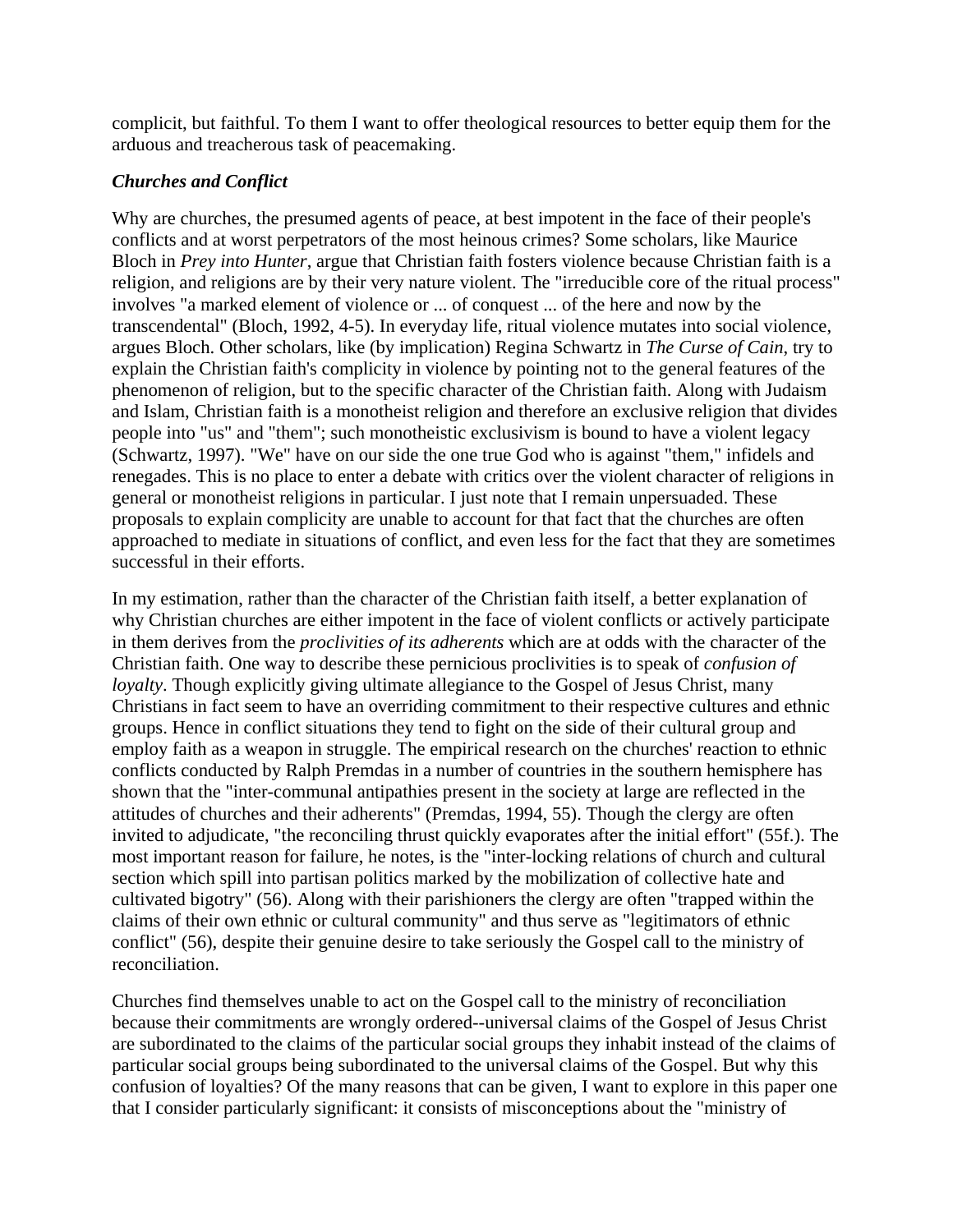reconciliation." Ralph Premdas concludes his compelling article with the following recommendation:

The leaders of the churches will have to take the issue of ethnic conflict more seriously. Of utmost importance is a better understanding of the social, political and theological factors involved. The churches will have to appoint committees that investigate the historical origin of the conflict, examine the social scientific literature on ethnic conflicts, study the theory and practice of conflict resolution, and devise instruments of popular education that raise people's awareness of the issues at stake and communicate the biblical message of reconciliation. (Premdas, 1994, 56)

Premdas, a sociologist, rightly calls churches to take seriously the Gospel call to the ministry of reconciliation by studying the nature of conflicts and the possibilities for their resolution, and then by educating people about how to engage in peace-making. He simply assumes that everything is in order with the message of reconciliation itself; that message only needs to be communicated. He is too charitable with the theology of the churches, however. As a theologian, I want to suggest that merely communicating the message of reconciliation will not do. A prior task needs to be undertaken which consists in *explicating theologically the social meaning of reconciliation*.

## *Theology of the Social Meaning of Reconciliation*

Since reconciliation is a central theological category, one would think that explications of its social meaning would abound. This is, however, not the case. We face not so much *mistaken explications* of the social meaning of reconciliation as a deeply disturbing *absence* of sustained attempts to relate the core theological beliefs about reconciliation to the shape of the church's social responsibility. In "A Theological Afterword" to the book *The Reconciliation of Peoples* (1997), one of its editors, Gregory Baum, writes,

The authors [of the essays in the book] realize that the church's theological tradition offers very little wisdom on the social meaning of reconciliation. It is symptomatic that even in the most recent *Handbook of Catholic Theology*, published by Crossroad in 1995, the long, scholarly article on reconciliation makes no reference whatever to the reconciliation between peoples. *The New Dictionary of Catholic Social Thought*, published by Liturgical Press in 1994, contains no article on reconciliation. Reflection on this topic is only beginning in the church. (Baum, 1997, 187)

A Catholic theologian, Baum points to a deficiency in Catholic reference works. The problem is equally acute in Protestant reference works. The more or less "liberal" *Dictionary of Ethics, Theology and Society* (Routledge in 1996) has no listing under "reconciliation." With the notable exception of the *New Dictionary of Christian Ethics and Pastoral Theology* (InterVarsity Press, 1995), articles on "reconciliation" found in evangelical theological and ethical dictionaries concentrate on reconciliation between human beings and God. The entry in *Baker's Dictionary of Christian Ethics* (ed. by Carl F. Henry)--written by a New Testament scholar!--is symptomatic. Toward the end the author notes that "in recent time some have thought that reconciliation ought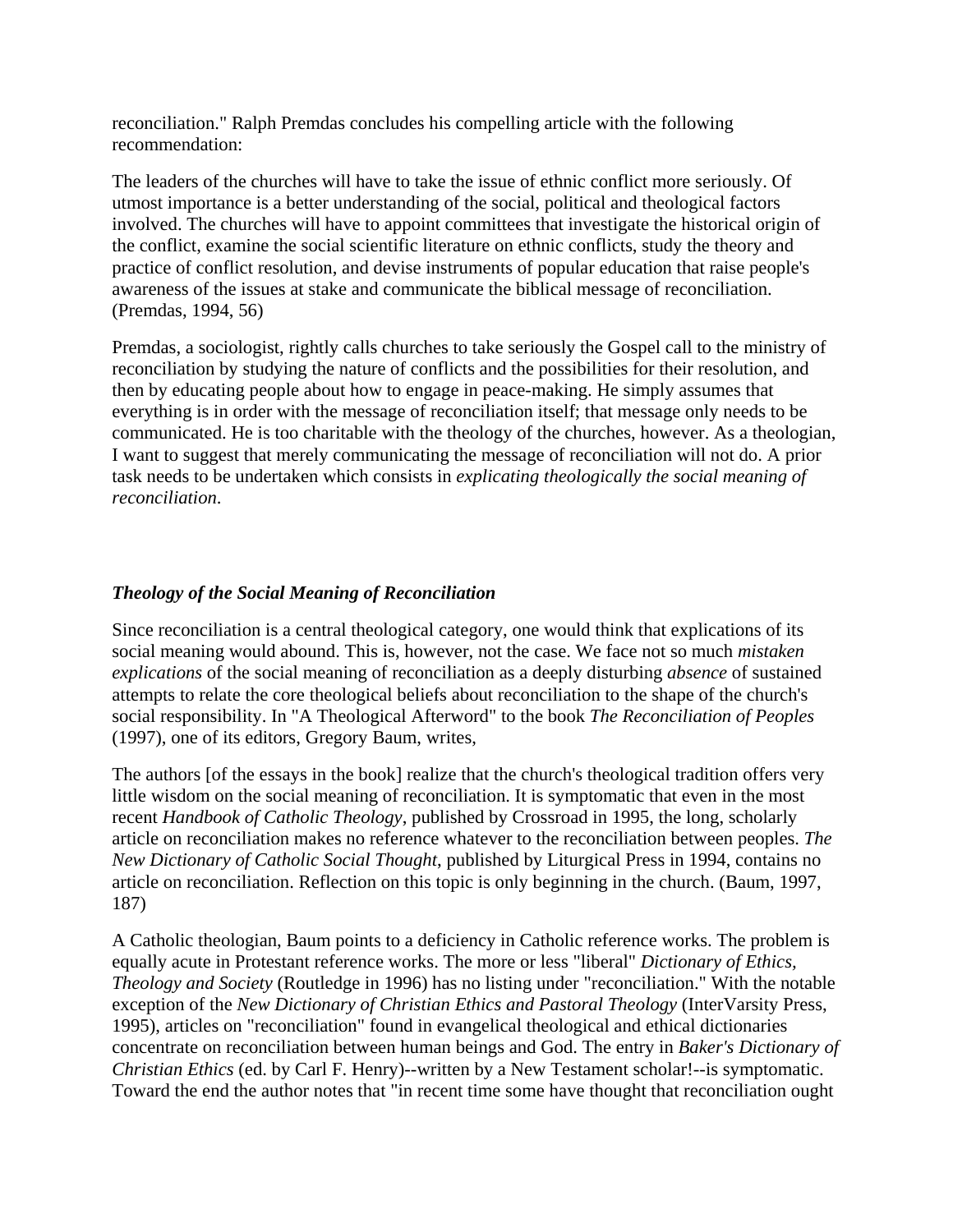to be seen in what we may term a horizontal rather than a vertical direction.... Reconciliation then becomes a way of enabling men to live together in meaningful community." Tellingly, the author adds a concession that "there is, of course, some truth in this." But then the text goes on to emphasize the significance of the right order between reconciliation with God and reconciliation between human beings: first vertical and then, as a consequence, horizontal. The author made the comment on the social dimension of reconciliation as a side remark, to indicate the path not to be taken rather than the path to be explored.

There are two basic ways in which the social agenda of the church has been isolated from the message of reconciliation. The first way reduces the doctrine of reconciliation to the *reconciliation of the soul with God* and is favored by pietistic or socially conservative evangelicals. This approach rests on the correct core belief that all persons are sinners before God and are called to repent and receive forgiveness and new life in Christ. The fateful move comes when this core belief is combined with an almost exclusive emphasis on private morality conceived of as the ethical consequence of the reconciliation of a person with God and with a thoroughly a-political stance based on the persuasion that the church and the state have distinct spheres of authority. Reconciliation then has a theological and personal meaning, but no wider social meaning. "Souls" get reconciled with God and persons get reconciled with one another, but the wider social world ridden by strife is left more or less to its own devices. The obvious problem with such a retreat from public responsibility is that it ill befits the sons and daughters of the Old Testament prophets and the followers of Jesus Christ.

The second way in which social issues have been isolated from the message of reconciliation has been tacitly to concede the truncated understanding of reconciliation that I have just sketched, to critique social withdrawal, and then to place at the center of the Christian social agenda the *pursuit of freedom and the struggle for justice*. This approach is favored by more "liberal" groups who wish to remain, in Nietzsche's phraseology but not with Nietzsche's meaning, "faithful to this earth." They have effectively left the message of reconciliation to the "otherworldly" pietists and evangelicals, and taken up the pursuit of liberation as the only appropriate response to social problems. Reconciliation between people, they believe, can take place only after liberation is accomplished; peace will emerge only after justice is done.

The pursuit of liberation as a prior task to reconciliation is beset with two major problems. First, though it rightly takes social responsibility seriously, it divorces the character of social engagement from the very center of the Christian faith--from the narrative of the cross of Christ which reveals the very character of the Triune God. Second, it is suited only to situations of manifest evil in which one side is only the victim and the other only the perpetrator. Most social conflicts are, however, not so clean. Especially after conflicts have been going on for some time, each party sees itself as the victim and perceives its rival as the perpetrator, and has good reasons for reading the situation in this way. As a consequence, each can see itself as engaged in the struggle for liberation and the pursuit of justice, and thus the Christian faith ends up providing primarily legitimation for the struggle. Reconciliation is not even attempted--at least not until "our" side has won.

These two ways of shying away from explicating the social meaning of reconciliation -- two ways that mutually reinforce each other -- have left churches with no resources in situations of conflict. They find it difficult to help foster reconciliation, even to resist being pulled into the vortex of conflict; indeed, often they are nothing more than vengeful combatants on the one side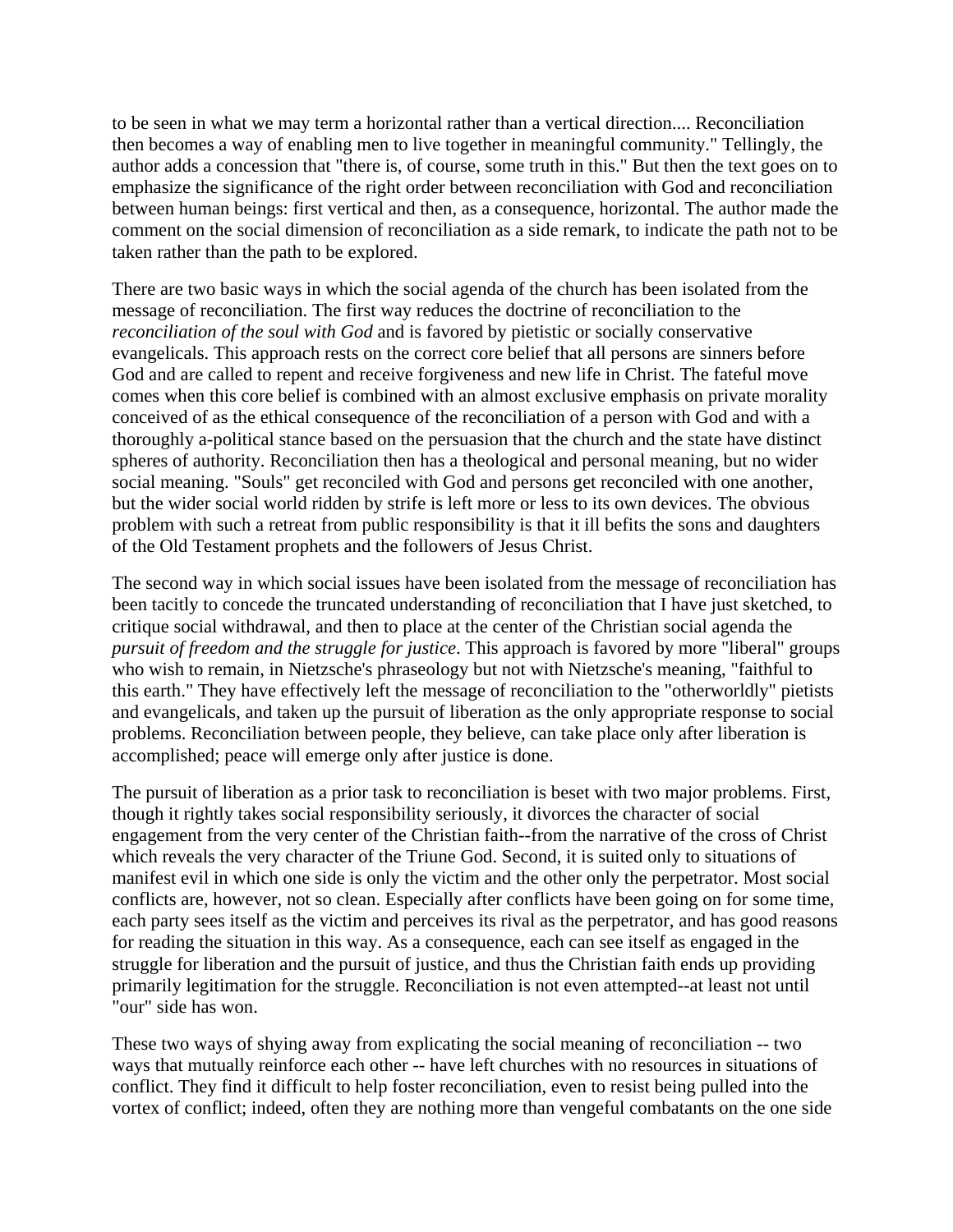with no other thought in their minds but the destruction of their enemies. This dire deficiency of both theology and practice underscores the need to explore in a sustained way the social meaning of reconciliation. As we do so, my proposal is to move away from "justice" as the central and overarching category around which Christian social engagement is organized and to replace it with what I have called elsewhere "embrace" and what can less poetically be called "love." The suggestion is *not*, of course, to give up the struggle for justice or to substitute peace for justice. Rather, the suggestion is to understand the struggle for justice as a dimension of the pursuit of reconciliation whose ultimate goal is a community of love.

In my book *Exclusion and Embrace* I have attempted to retrieve "embrace" as the central category for Christian social engagement and argue for justice as an essential dimension of embrace (Volf, 1996). Elsewhere I have developed Trinitarian underpinnings for the main argument of the book (Volf, 1998). Here I want to explore briefly some biblical bases for "embrace" rather than justice and for reconciliation rather than liberation as the central categories for social engagement.

## *Paul and Reconciliation*

One way to argue for the primacy of reconciliation in the New Testament would be to look at the Gospel accounts of the life of Jesus. This would lead us to highlight grace and forgiveness, which are so prominent in Jesus' encounters with "the sinners" (Williams, 1997) - grace and forgiveness, I hasten to add, that do not stand in opposition to justice and blame, but affirm justice and blame in the act of transcending them. Another way to argue for the primacy of reconciliation would be to examine the ethical appropriation of the basic story of Christ -- his life, death and resurrection -- in the New Testament writings. This would lead us to highlight the narrative of the death of Christ -- the innocent victim -- as the paradigm for the Christian life of self-donation (Johnson, 1996). A third way to argue biblically for the primacy of reconciliation would be to concentrate directly on the theology of reconciliation developed by the Apostle Paul. This is what I propose to do here. I will narrow my focus to a key Pauline text on reconciliation, 2 Corinthians 5:17-21, and explore its overlooked social dimension $\frac{(11)}{(11)}$  in relation to the origin of Paul's distinctive use of the term reconciliation.

#### Paul writes,

So if anyone is in Christ, there is a new creation: everything old has passed away; see, everything has become new! All this is from God, who reconciled us to himself through Christ, and has given us the ministry of reconciliation; that is, in Christ God was reconciling the world to himself, not counting their trespasses against them, and entrusting the message of reconciliation to us. So we are ambassadors for Christ, since God is making his appeal through us; we entreat you on behalf of Christ, be reconciled to God. For our sake he made him to be sin who knew no sin, so that in him we might become the righteousness of God (NRSV).

The most notable feature of the passage is the distinctive way in which Paul uses the term "reconciliation," a use which stands in sharp contrast to the prevalent contemporary notions of reconciliation between God and human beings. Explicating the distinctive character of Paul's use, Seyoon Kim writes,

Paul never says that God is reconciled (or, that God reconciles himself) to human beings, but always that God reconciles human beings to himself or that human beings are reconciled to God. It is not, in fact, God who must be reconciled to human beings, but human beings who need to be reconciled to God. Nor is it by people's repentance,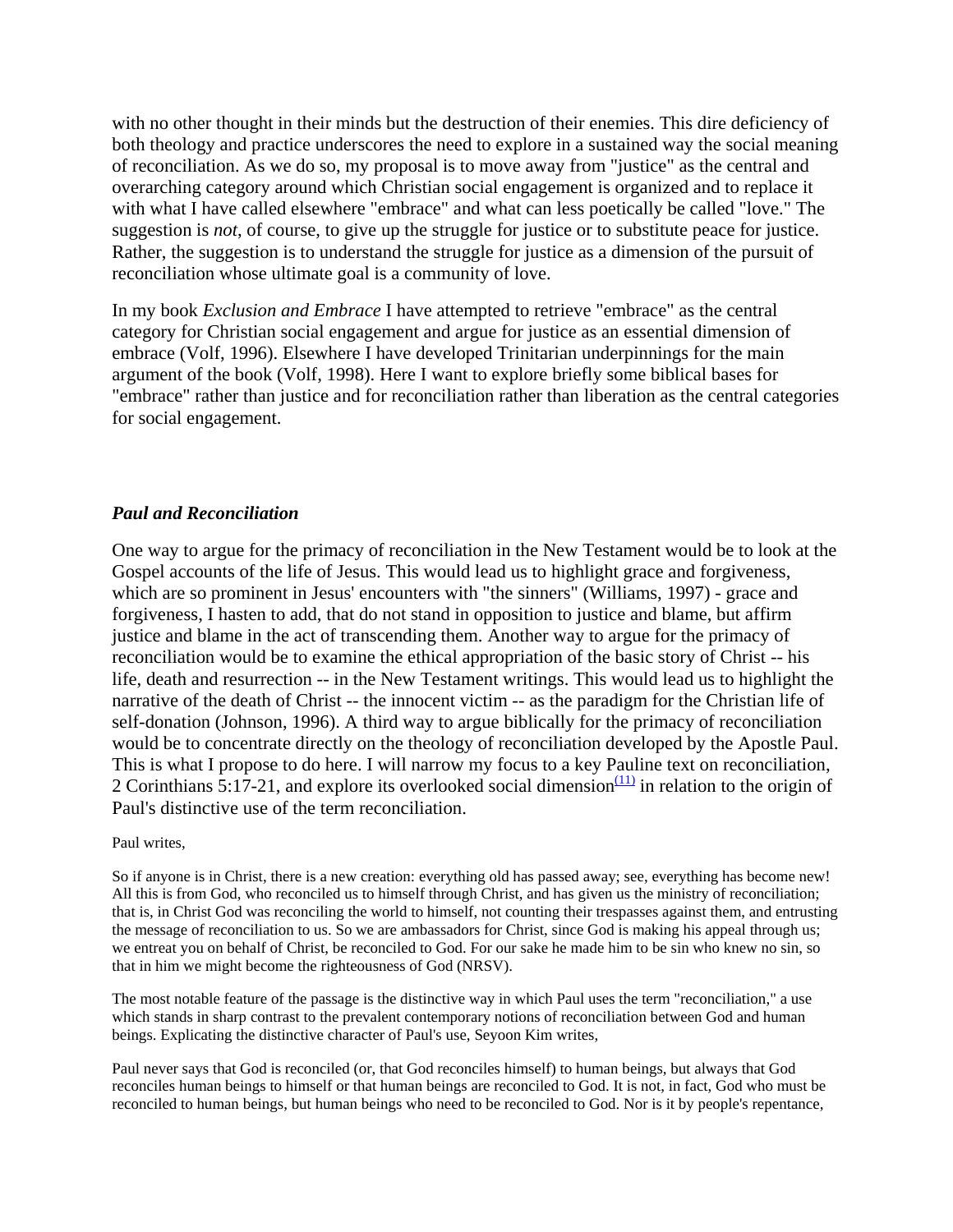prayers or other good works that reconciliation between God and human beings is accomplished, but rather by God's grace alone. (Kim, 1997, 103)

What Kim notes here about God--the offended party--offering reconciliation to humanity--the offender--is now the standard explication of the passage. What is new in Kim's argument is his account of how Paul came to this unique understanding of reconciliation. He argues persuasively that the origin of Paul's distinct use of the term reconciliation lies in Paul's encounter with the risen Christ on the road to Damascus where he was headed to persecute the early followers of Jesus Christ. Kim concludes,

It is most likely that his [Paul's] use of the metaphor of reconciliation grew out of his own theological reflections on his Damascus road conversion experience. This thesis explains, more plausibly than any other, the fundamental innovation that Paul made in the ... idea of reconciliation--that is, that it is not human beings who reconcile an angry God to themselves ... rather, it is God who reconciles human beings to himself through the atoning death of Jesus Christ. For on the Damascus road, Paul, who came to see himself as God's enemy in his activities before Damascus, experienced God's reconciling action, which brought forgiveness of sins and the making of a new creation by his grace. (122)

If Kim is right, two significant features of a theology of reconciliation emerge with clarity, features of great import for the proper understanding of its social meaning. First, *though grace is unthinkable without justice, justice is subordinate to grace.* As a persecutor of the church, Paul was an enemy of God (or, more precisely, he came to see himself in retrospect as an enemy of God). In conversion, Paul encountered God who was not wrathful, as God should have been, but who instead showed love by offering to reconcile Paul, the enemy, to himself. Paul's conversion was not the result of the pursuit of strict justice on the part of the "victim." Had the "victim" pursued strict justice, Paul never would have become the apostle of the very church he was persecuting.

Inscribed in the narrative of the very event that transformed him from persecutor to apostle was the message which Paul came to proclaim--the message that God "justifies the ungodly" (Romans 4:5), that we were reconciled to God "while we were enemies" (Romans 5:10). At the core of the doctrine of reconciliation lies the belief that the *offer of reconciliation* is not based on justice done and the cause of enmity removed. Rather, the offer of reconciliation is a way of justifying the unjust and overcoming the opponents' enmity--not so as to condone their injustice and affirm their enmity, but to open up the possibility of doing justice and living in peace whose ultimate shape is a community of love.

Though Paul was saved through the gift of divine grace by which God sought to reconcile the enemy, no cheap reconciliation-- which closes its eyes before injustice-- took place on the road to Damascus. The divine voice named the action by its proper name -- "persecution" -- and asked the uncomfortable "why?" "Saul, Saul, why do you persecute me?" (Acts 9:4). Jesus Christ himself named the injustice and made the accusation in the very act of offering forgiveness and reconciliation. But though divine justice was an indispensable element of reconciliation, reconciliation was not simply the *consequence* of divine justice carried out.

Second, *though reconciliation of human beings to God has priority, reconciliation between human beings is intrinsic to their reconciliation to God.* If the origin of Paul's message of reconciliation was his encounter with the risen Christ on the road to Damascus, then the enmity toward God--the human trespasses which God does not hold against us on account of the atoning death of Christ -- does not consist in isolated attitudes and acts toward God which then, as a consequence, result in enmity toward other human beings. In the account in Acts we read that "Saul was ravaging the church by entering house after house; dragging off both men and women, he committed them to prison" (Acts 8:3). On the road to Damascus, he was "still breathing threats and murder against the disciples of the Lord" (9:1). At the same time, the voice from heaven identified itself explicitly as the voice of Jesus Christ: "I am *Jesus*, whom you are persecuting" (9:4-5). So from the start and at its heart, the enmity toward God is enmity toward human beings, and the enmity toward human beings is enmity toward God. Consequently, from the start, reconciliation does not simply have a vertical but also a horizontal dimension. It contains a turn away from the enmity toward people, not just from enmity to God, and it contains a movement toward a community, precisely that community which was the target of enmity. Just as the persecutor was received by God in Christ, so the persecutor was received by the community which he had persecuted. And he in turn sought to give a gift to the community that received him: he became a builder of the very community that he sought to destroy (Acts 9:20).

Consequently, just as grace lies at the core of Paul's message of reconciliation with God, so grace--grace, I repeat,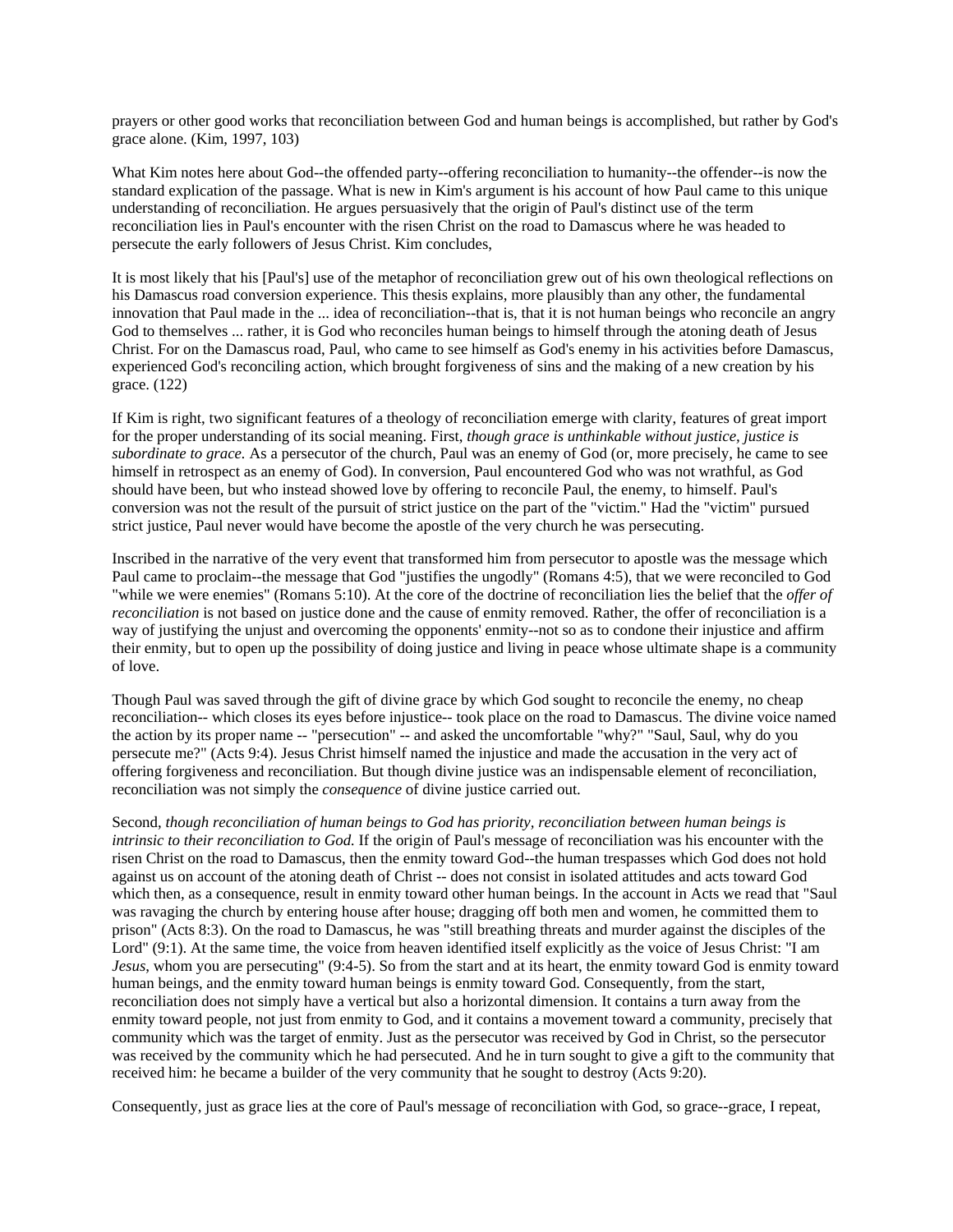whose essential dimension is affirmation of the suspended justice--lies at the core of his mission to reconcile Jews and Gentiles (Dunn, 1997; Gundry-Volf, 1997).<sup>[\(12\)](#page-1-0)</sup> Moreover, Paul argued that the pattern of the divine reconciling movement toward estranged humanity is the model of how the followers of Christ should relate to their enemies, whether they are Christians or not (Romans 15:7) (Volf, 1996, 28f.). Hence it is no accident that in the circle around Paul a grand vision of reconciliation was conceived: "For in him [Christ] all the fullness of God was pleased to dwell, and through him God was pleased to reconcile to himself all things, whether on earth or in heaven, by making peace through the blood of his cross" (Colossians 1:20). The ultimate vision not only for the church but also for the whole of reality is a vision of the reconciliation of all things.

The Pauline vision of reconciliation--a vision that entails a coherent set of fundamental beliefs about the nature of God and of human beings and about the relation between justice and love--lies at the core of the Christian faith. If social engagement is to be properly Christian, it must to be governed by this vision. And only if social engagement is governed by this vision will churches have adequate theological resources to resist the temptation to become accomplices in conflicts and instead function as agents of peace.

#### *Reconciliation and Liberation*

Many are the reasons why theologians have hesitated to let the Pauline vision of reconciliation govern Christian social thought and practice. One is certainly the dominance of the concepts of "freedom" and "justice" in the political discourse of modernity. Another is a tendency in some conservative Christian circles to embrace a vision of reconciliation as an alternative to the struggle for justice. In the remainder of this paper I want to address this second reason for hesitations about reconciliation. Let me state from the outset: when I argue that "reconciliation" ought to replace "liberation" and love replace justice as the central categories for Christian social thought, *nothing could be further from my mind than the abandonment of the pursuit of justice*. To the contrary. In fact, at times the struggle for justice must be in the forefront of our attention--though never so prominent as to crowd out the framework of "embrace" into which justice must be placed if it is to be properly understood and salutarily pursued. But how should we relate reconciliation and liberation positively?

Consider the critique of "cheap reconciliation" contained in the *Kairos Document*, written before the dismantling of apartheid in South Africa,

In our situation in South Africa today it would be totally unchristian to plead for reconciliation and peace before the present injustices have been removed. Any such plea plays into the hands of the oppressor by trying to persuade those of us who are oppressed to accept our oppression and to become reconciled to the intolerable crimes that are committed against us. That is not Christian reconciliation, it is sin. It is asking us to become accomplices in our own oppression, to become servants of the devil. No reconciliation is possible in South Africa without justice. (Art. 3.1)

The vision described here as "cheap reconciliation" sets "justice" and "peace" as alternatives. To pursue reconciliation here means to give up the struggle for liberation, to put up with oppression. From my perspective, this would amount to a betrayal of the oppressed as well as of the Christian faith. As I read the Christian message, a prophetic strand which denounces economic and political oppression has a prominent place in it. This prophetic strand cannot be removed from it without gravely distorting the message.

Having rejected with the *Kairos Document* a cheap grace of cheap reconciliation, I want to argue against the tendency of the document--a tendency that it shares with much of Christian social thinking in recent decades--either to see reconciliation and liberation as alternatives (from the perspective of the process) or to see reconciliation as subsequent to liberation (from the perspective of the outcome). First, taken seriously, such a "first liberation, then reconciliation" stance is an impossibility. As Nietzsche rightly noted in *Human, All Too Human*, given the nature of human interaction, all pursuit of justice not only rests on partial injustices but also creates new injustices (Nietzsche, 1996, 216). Moreover, all accounts of what is just are to some extent relative to a particular group and therefore invariably contested by the rival group. No peace is possible within the overarching framework of strict justice for the simple reason that no strict justice is possible. Second, "first liberation, then reconciliation" is at odds with the core Christian beliefs inscribed in the narrative of the life, death, and resurrection of Jesus Christ. As I have argued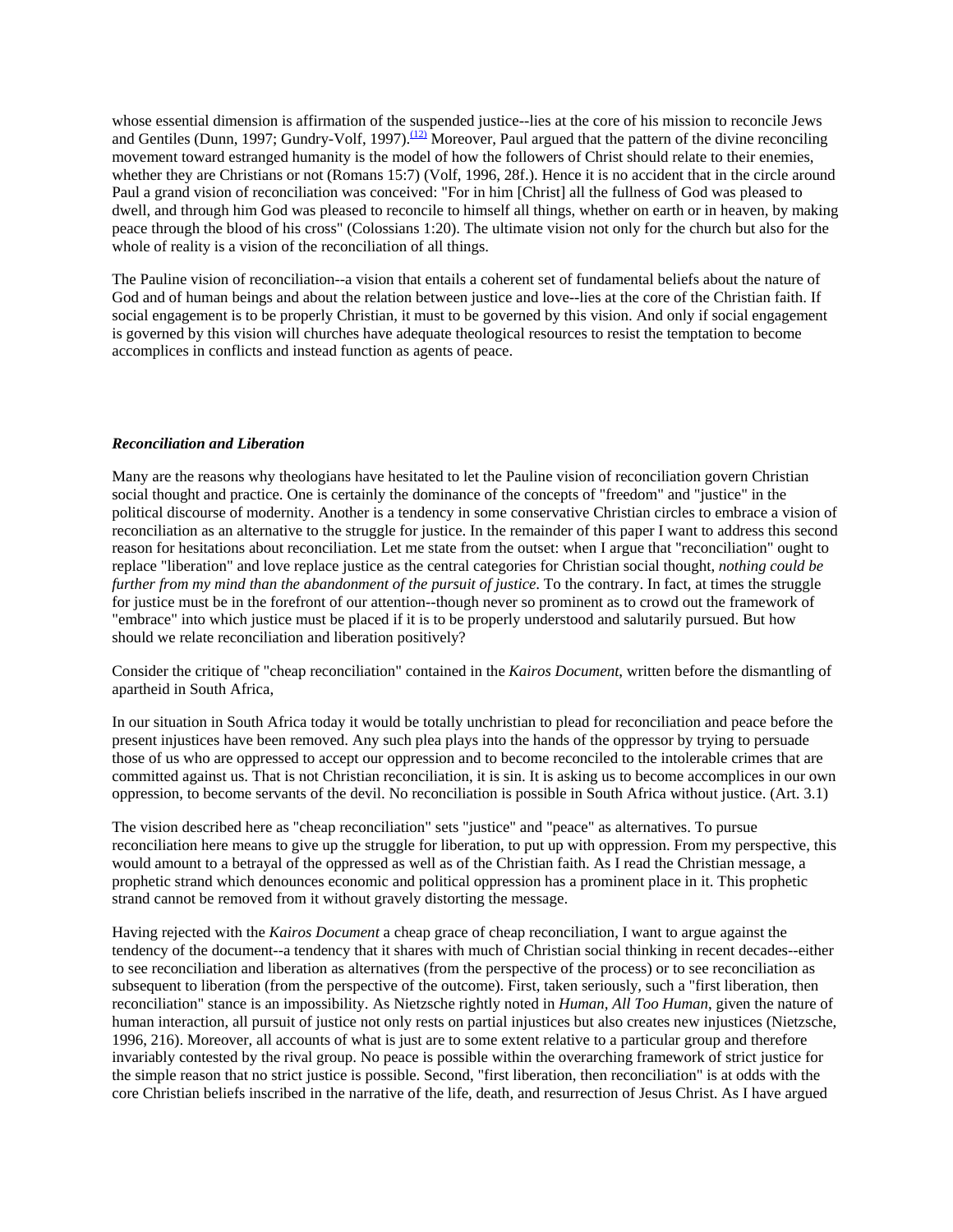earlier, the Pauline version of the Christian faith--and the same could be argued for the practice and teaching of Jesus--stands and falls with the idea that grace has priority over justice (grace, again, which does not negate justice but which *affirms* justice in the act of transcending it).

It is noteworthy that the peaceful dismantling of apartheid in South Africa did not follow the schema "first liberation, then reconciliation" advocated by the *Kairos Document.* As John de Gruchy has noted, at the very time the document was being written, tentative secret talks were under way between Mandela and the South African government. It had become abundantly clear to Mandela, de Gruchy goes on to say,

that there was no alternative. Neither the state nor the liberation movement had the capacity to achieve a decisive victory, and the prolonging of the vicious stalemate could only spell disaster for the country as a whole. Seeking reconciliation was, paradoxically, an instrument of the struggle to end apartheid and establish a just social order. The path of reconciliation was not only the goal of liberation but a means to achieve that end. It was an instrument in which the revolutionary struggle, political realism, and moral integrity combined to produce an almost irresistible force. (de Gruchy, 1997, 18)

Notice the highlighting of two essential elements in this account of democratic change in South Africa--both elements rightly emphasized but, from my perspective, inadequately conceived and related to one another. First, struggle for justice was indispensable. In situations of significant difference in power as in the apartheid South Africa, the weaker party must often engage in struggle to bring the stronger party to the point of wanting peace with justice rather than pacification of the oppressed. Second, reconciliation was not simply the result of a successful struggle for justice. Rather, the move toward reconciliation preceded the achievement of justice and was a means toward greater justice. The rightful polemic against "cheap reconciliation" was not allowed to "undermine the potential of reconciliation as an instrument for achieving justice" (22). Apartheid was dismantled, argues de Gruchy, through "a two-pronged attack ... which may be described, in hindsight, in terms of a dialectical understanding of reconciliation," (22) reconciliation seen both as a result of justice and as an instrument of justice.

In de Gruchy's dialectical understanding of reconciliation, *struggle for justice* is not only rightly seen as indispensable, but is also *given preeminence*; liberation towers over reconciliation. The offer of reconciliation was made prior to the realization of justice not because the framework of justice needed to be transcended in principle; rather, the move toward reconciliation was inserted into the framework of justice because no party could achieve a decisive victory. So from this perspective it was "paradoxical," as de Gruchy puts it, that the pursuit of reconciliation functioned as an instrument of the struggle to end apartheid. In his account, the schema "first liberation, then reconciliation" remained intact, only the tactic changed because the assessment of the situation changed. De Gruchy may be right historically about the process by which apartheid was dismantled. Is it adequate theologically, however? Though his "dialectical understanding of reconciliation" represents a significant move in the right direction, I suggest that it still inadequately relates liberation and reconciliation, struggle for justice and striving after peace. I want to argue that there is *nothing paradoxical* in the fact that the pursuit of reconciliation brought about greater justice.

If one sets human relations primarily in the larger framework of justice, in any settlement reached one or both parties will inescapably be left with a feeling of not having received their proper due. Hence the discourse of reconciliation will always remain predominantly the discourse of "principled compromise," understood as "willingness to give ground on what is not essential for the sake of the greater good," as de Gruchy in fact states (18). The need for "compromise" is understandable, and de Gruchy puts it well (though he seems not to see the full implications of his comment): "clearly," he writes, "it would be impossible to make adequate reparations for all the injustice and hurt caused by apartheid and the centuries of colonialism that preceded it" (26), which is what justice would demand. In addition to the call for compromise, the only thing de Gruchy can demand within his framework is that "it is essential that *as much is done as possible* to overcome the legacy of apartheid and redress historic wrongs" (26). The demand is, of course, right; one would not want to demand less justice than what is possible. The trouble is that under the overreaching framework of justice, such a demand will necessarily keep people unreconciled even when it is fulfilled because justice will never have been completely done, because even when we do all that is possible we will not have done enough.

The church will be able adequately to contribute to peace between people *only if we invert the order of priorities between liberation and reconciliation, between justice and love*. Within a dialectical relationship between the two, reconciliation has priority over liberation, and love over justice. It is essential to underscore both the *priority* of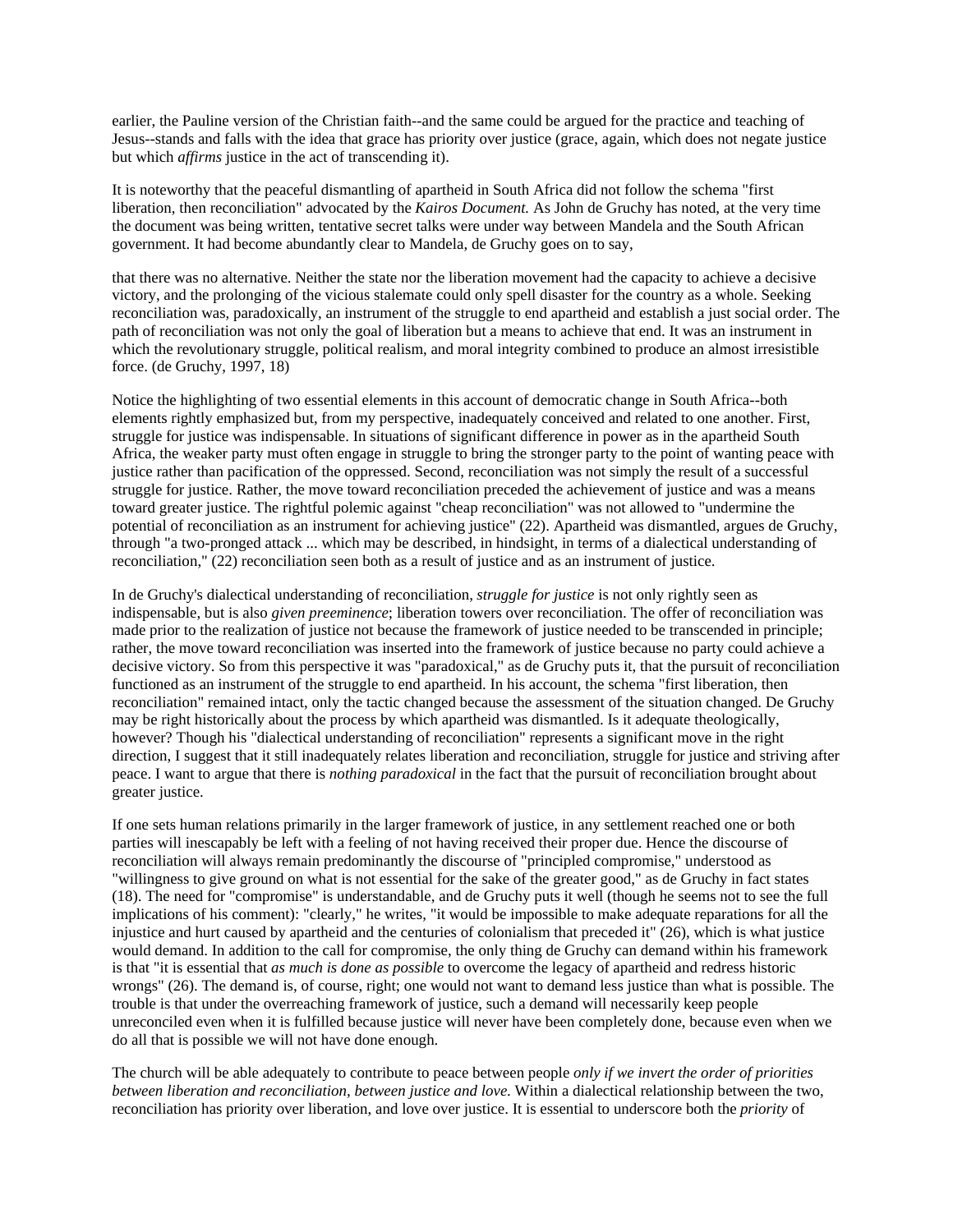reconciliation over liberation and the *dialectical* relationship between the two. Apart from the priority of reconciliation, the pursuit of liberation will never lead to peace and love between former enemies; but without the commitment to justice within the overarching framework of love, the pursuit of reconciliation will be perverted into a pursuit of cheap reconciliation, a euphemism for perpetuation of domination and oppression. Elsewhere I have tried to express this dual relationship by making three suggestions: (1) that the will to embrace and the movement toward the other for the sake of reconciliation is prior to any reading of the justice of the other; and (2) that full embrace or complete reconciliation can take place only when matters of justice have been attended to. I have also argued (3) that matters of justice will be adequately attended to only when justice is not seen in opposition to love, but love is understood as ultimately the only adequate form of justice (Volf, 1996).

This vision of liberation within the overarching framework of reconciliation is expressed in a brilliant way by Peter Storey, past president of the Methodist Church of South Africa and of the South African Council of Churches and a member of the selection committee for the Truth and Reconciliation Commission. In a brilliant article entitled, "A Different Kind of Justice: Truth and Reconciliation in South Africa," he argues that the experiences of the Truth and Reconciliation Commission point

beyond conventional retribution into a realm where justice and mercy coalesce and both victim and perpetrator must know pain if healing is to happen. It is an area more consistent with Calvary than the courtroom. It is the place where the guilty discover the pain of forgiveness because the innocent are willing to bear the greater pain of forgiving. (Storey, 1997, 793)

For an exploration on how the struggle for justice can proceed in "an area more consistent with Calvary than the courtroom" I can here only point you to my book *Exclusion & Embrace*.<sup>[\(13\)](#page-1-0)</sup>

### *BIBLIOGRAPHY*

Baum, G. (1997). A Theological Afterword. In G. Baum (Ed.), The Reconciliation of Peoples. Challenge to the Churches (pp. 184-192). Geneva: WCC Publications.

Bloch, M. (1992). Prey into Hunter. The Politics of Religious Experience. Cambridge: Cambridge University Press.

de Gruchy, J. W. (1997). The Dialectic of Reconciliation. Church and the Transition to Democracy in South Africa. In G. Baum (Ed.), The Reconciliation of Peoples. Challenge to the Churches (pp. 16-29). Geneva: WCC Publications.

Dunn, J. D. G. (1997). Paul and Justification by Faith. In R. N. Longenecker (Ed.), The Road from Damascus. The Impact of Paul's Conversion on His Life, Thought, and Ministry (pp. 85-101). Grand Rapids: Eerdmans.

Gundry-Volf, J. M. (1997). Christ and Gender. A Study of Difference and Equality in Gal 3:28. In C. Landmesser (Ed.), Jesus Christus als die Mitte der Schrift. Studien zur Hermeneutik des Evangeliums (pp. 439-477). Berlin: Walter de Gruyter.

Johnson, L. T. (1996). The Real Jesus: The Misguided Quest for the Historical Jesus and the Truth of the Traditional Gospels. San Francisco: HarperSanFrancisco.

Kim, S. (1997). God Reconciled His Enemy to Himself: The Origin of Paul's Concept of Reconciliation. In R. N. Longenecker (Ed.), The Road From Damascus. The Impact of Paul's Conversion on His Life, Thought, and Ministry (pp. 102-124). Grand Rapids: Eerdmans.

Linden, I. (1997). The Church and Genocide. Lessons from the Rwandan Tragedy. In G. Baum (Ed.), The Reconciliation of Peoples. Challenge to the Churches (pp. 43-55). Geneva: WCC Publications.

Marsh, C. (1997). God's Long Summer. Stories of Faith and Civil Rights. Princeton: Princeton University Press.

Martin, J. (1995). Rwanda: Why? Transformation, 12(2), 1-3.

Nietzsche, F. (1996). Human, All Too Human. A Book for Free Spirits (Marion Faber, Trans.). Lincoln: University of Nebraska Press.